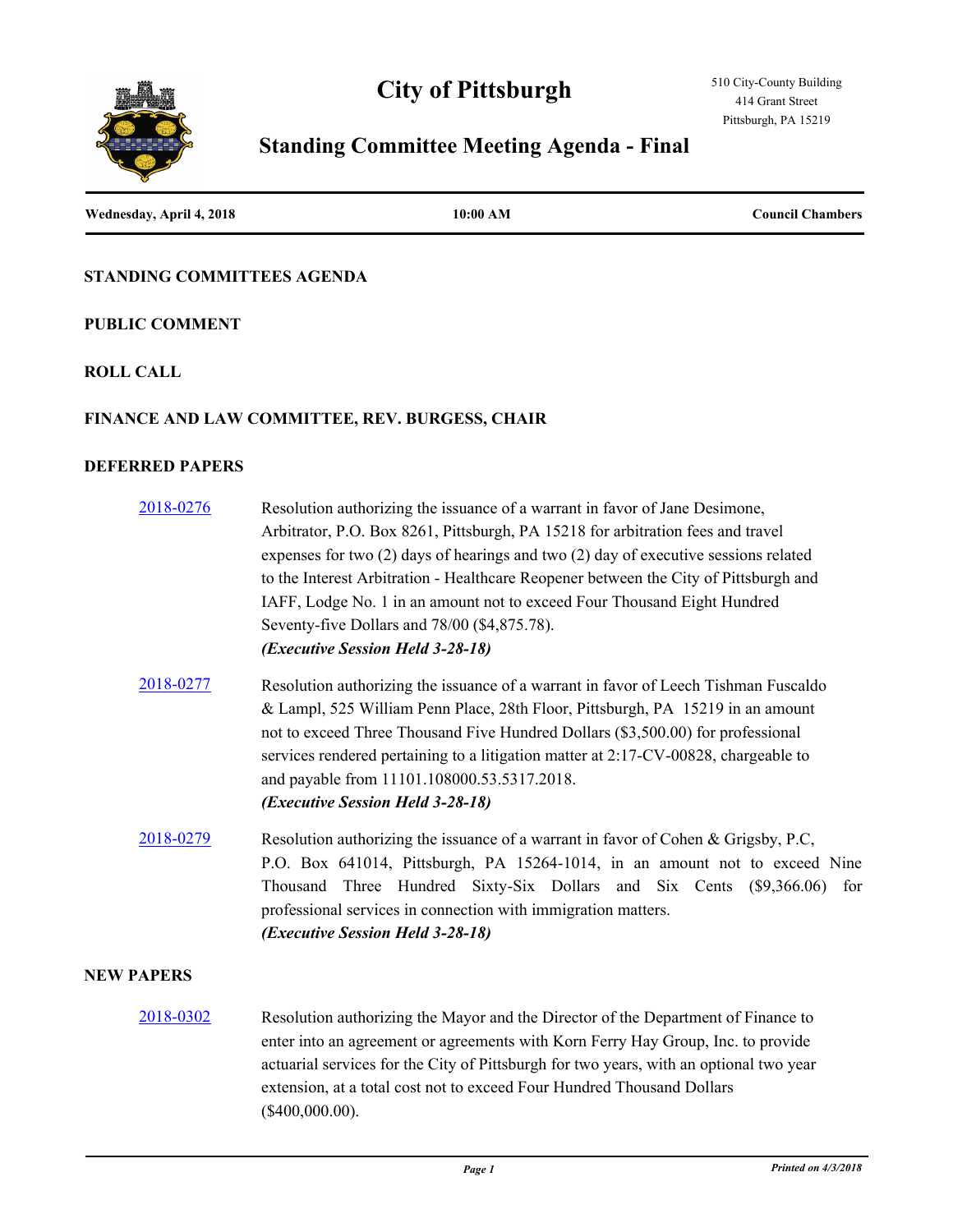[2018-0322](http://pittsburgh.legistar.com/gateway.aspx?m=l&id=/matter.aspx?key=22633) Resolution to create a Special Committee of Council no later than June 1, 2018, for the purpose of establishing a process of reviewing Request for Proposals by Council prior to the submitting of legislation for a payment agreement or after the authorization of Council. **SPONSOR /S:** MRS. KAIL-SMITH AND MR. O'CONNOR

*Page 2 Printed on 4/3/2018*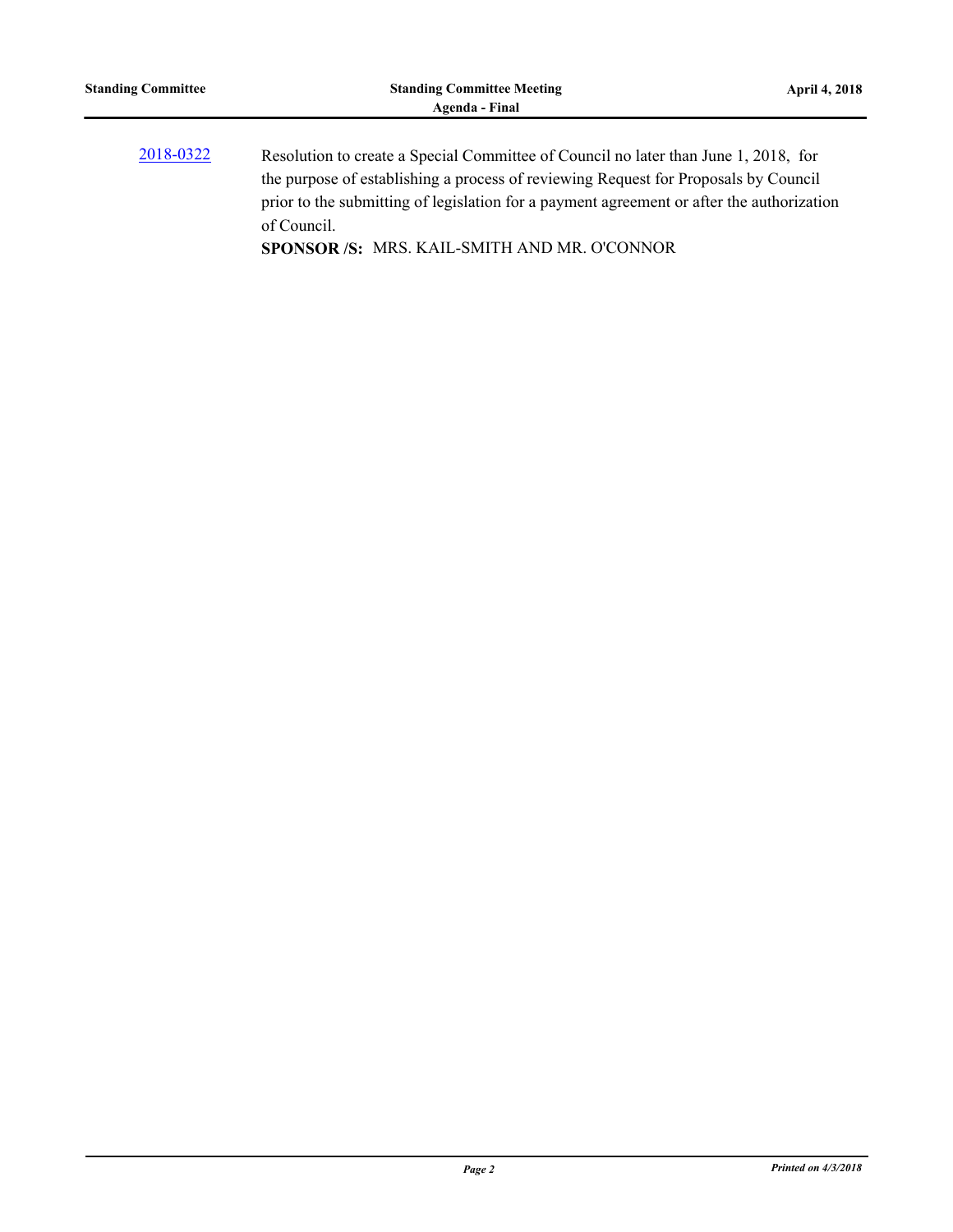#### **INVOICES**

## **NVOICES FOR COUNCIL APPROVAL**

**The following departmental invoices not covered under a contract with the City shall be paid by the City Controller after the invoices have been approved by City Council at the April 4th 2018 Standing Committees meeting. A completed standard form detailing the expenditures is attached to all of the below listed invoices. No payments will be made to any of the below listed vendors prior the approval of City Council.**

**CITY COUNCIL**

**B-PEP – donation for event (Dist. 1) 50.00**

**Coit Services, Inc. – carpet cleaning (Dist. 7) 195.00**

**Harris, Jill – reimbursement/cake for community event (Dist. 2) 99.99**

**Trying Together – room rental (Dist. 5) 50.00**

**BNE**

**Williams, Ricardo – reimbursement for coffee for Beacon workshop 36.27**

**I&P**

**Norman, Heidi – reimbursement for pizza for 311 during late snow emergency 33.35**

**Hayhurst, Andrew – coffee and bagels for professional development session 73.96**

**Marty, Christine – lanyards and cardstock for Inclusive Innovation weed 136.44**

**CHR**

**African American Cultural Center – fair housing event at cultural center 2,000.00 Black Political Empowerment Project – BPEP-Jazz annual outreach opportunity 500.00 Renda Broadcasting Corporation – fair housing radio advertisements 500.00 Washington Consulting Group – speaker to facilitate fair housing training 600.00**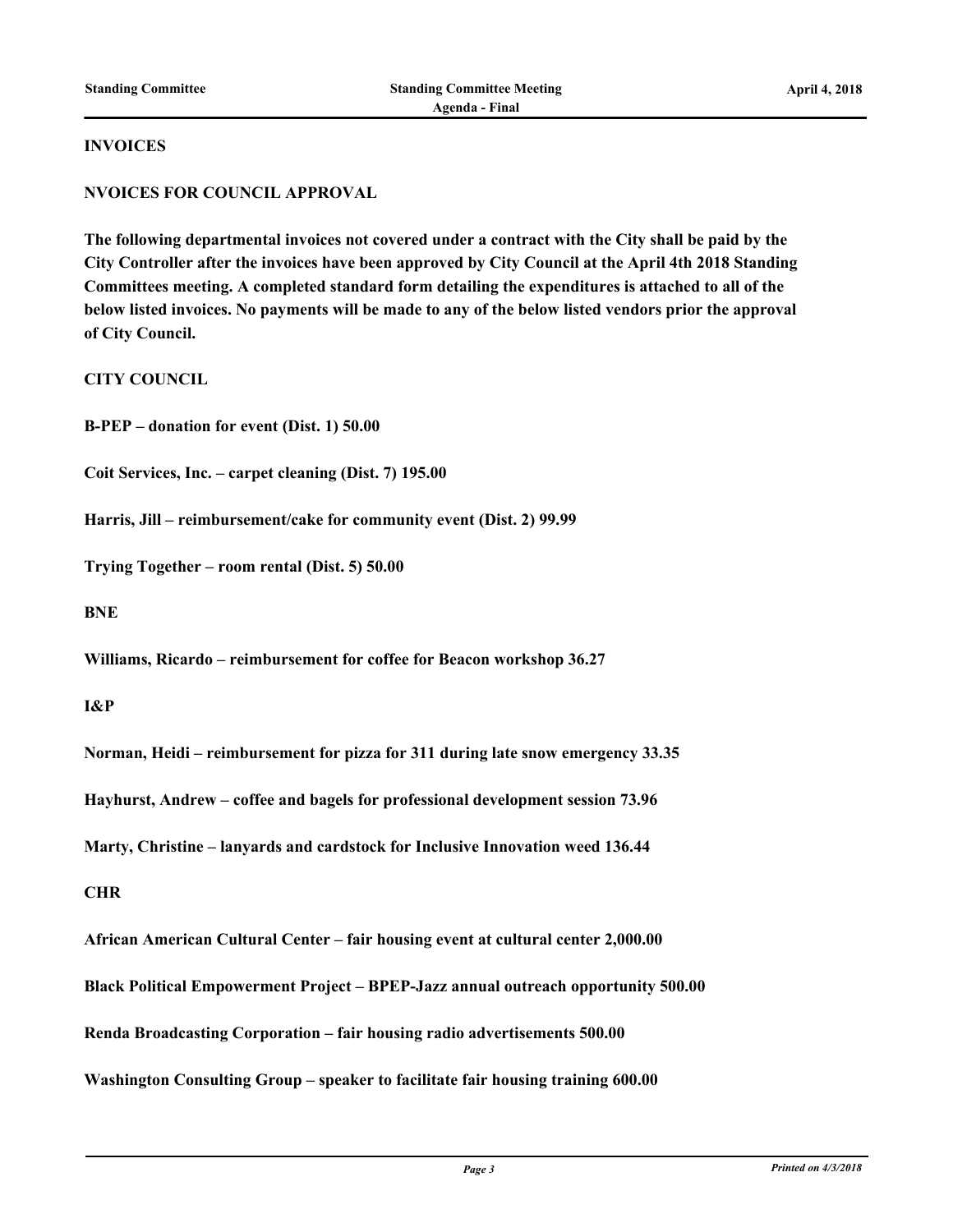#### **FINANCE**

**George M. Hall Co – furring strips for treasurer sales postings on properties 156.80**

**LAW**

**Burns White – professional legal services 1,610.00**

**Department of Real Estate – filings, copying at Recorder of Deeds office 137.00**

**Ogletree Deakins Nash Smoak & Stewart – 25% mediator's fee 483.75**

**Staples Advantage – general office supplies 350.93**

#### **HUMAN RESOURCES**

**CCAC/Boyce Campus – recruitment, job fair 100.00**

**Geneva College – recruitment, job fair 50.00**

**Military Guides – advertising 1,550.00**

**PLI**

**Augello, Joseph – continuing education, I.A.E.I. 15.00**

**ICC – training 926.00**

**Rucker, Steven – reimbursement for ICC certification required for position 100.00**

**Schrecengost, Donald – reimbursement for certification 100.00**

**Waltz, Kim – reimbursement for resident plans examiner test fee 209.00**

**Iron Mountain Records Management – documents destruction services 196.98**

**POLICE**

**Amazon Services – shipping and handling charges on multiple orders 32.94**

**Dollar Rent A Car, Inc – rental cars for narcotics & vice 2,221.68**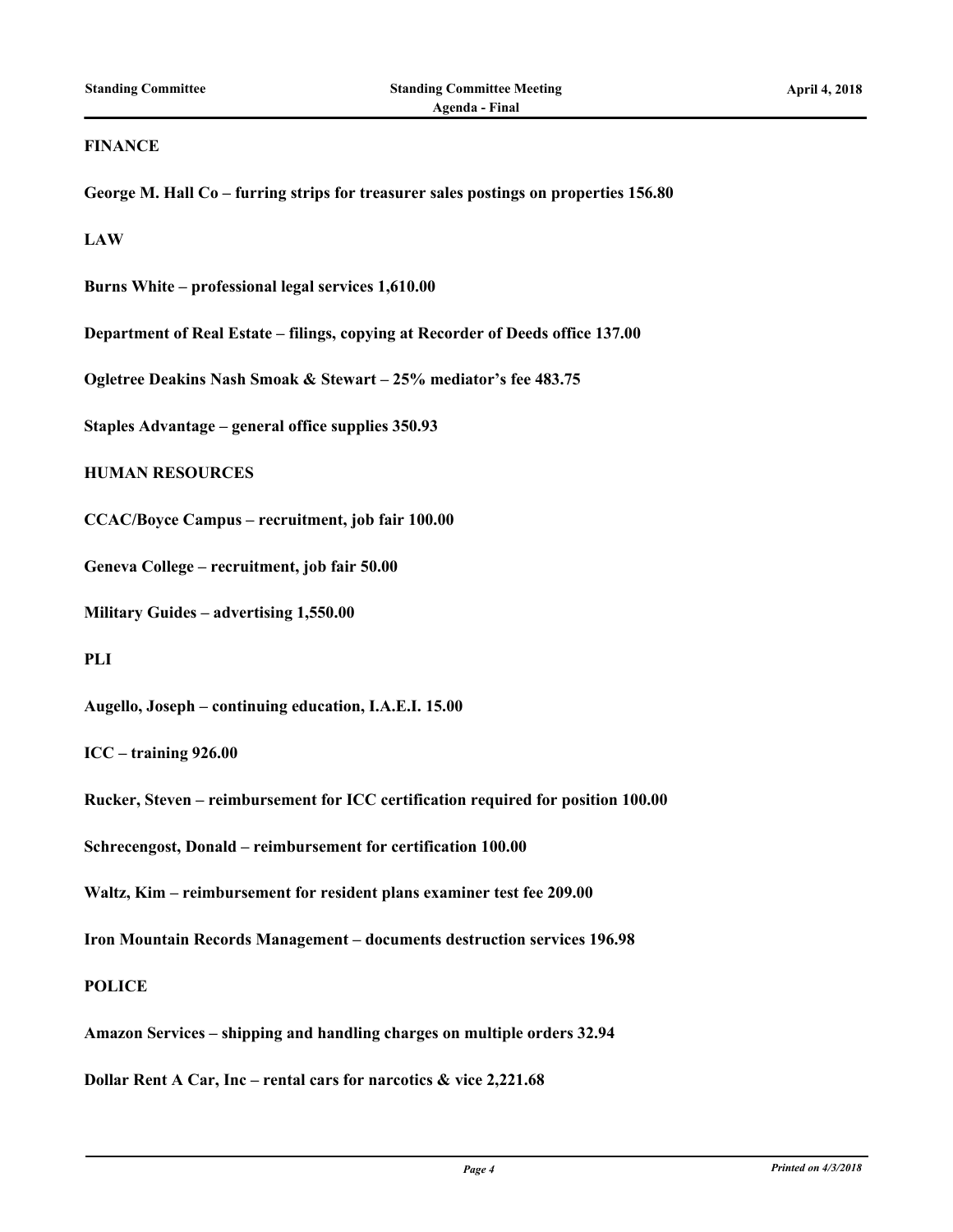**Garrett, Angela – reimbursement for treats for school events 153.70**

- **Markl Supply firearms parts for SWAT 2,990.97**
- **Markl Supply training firearms for SWAT 2,355.00**
- **Moore Wallace non-traffic citation books 2,369.08**
- **Teel Technologies specialty equipment for computer crimes unit 2,173.75**

#### **PUBLIC WORKS**

- **Kleen-Line Service Co Inc cleaning and service of parts cleaners 150.00**
- **Xerox Corporation specialized plot printer equipment rental 538.41**
- **Allen, Steven renewal of CDL class B 94.50**
- **Wagner, Cruz renewal of CDL class A 94.50**
- **George M Hall Co expansion strips 453.75**
- **Postmaster renewal of Schenley Park ice skating rink PO box 110.00**

#### **PARKS & RECREATION**

**Leibowicz, Emma – tennis instructor at Mellon tennis bubble 255.54**

#### **CPRB**

**Carpenter, Don – videography production service for monthly meeting 125.00**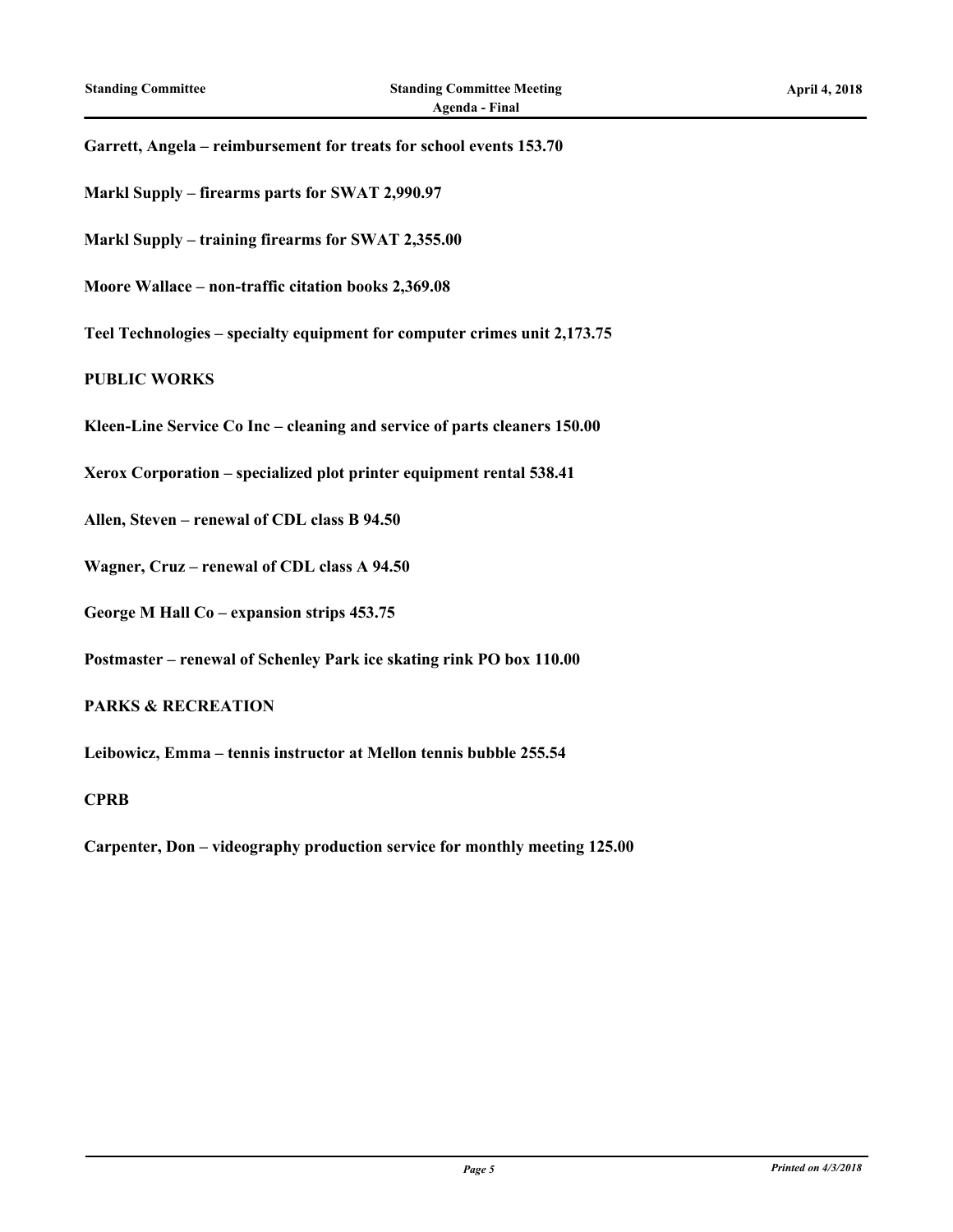#### **INTRA DEPARTMENTAL TRANSFERS**

**Dear President and Members of Council:**

**As per the Resolution 738 of 2017 which authorizes City Council to approve intra-departmental transfers throughout the 2018 Fiscal Year, the Office of Management and Budget would like to make the following transfer(s):**

**Office of Management & Budget**

**Amount from:**

**\$2,000.00 from 102200.53101 Administrative Fees**

**Amount to:**

**\$2,000.00 to 102200.58101 Grants**

**This transfer is necessary to cover the Redevelopment Assistance Capital Program grant application fee and upcoming grant application submission fees.**

**Amount from:**

**\$1,000.00 from 102200.54501 Rents Land & Buildings**

**Amount to:**

**\$1,000.00 to 102200.54101 Cleaning**

**This transfer is necessary to cover carpet and upholstery cleaning services for the department.**

**Department of Law**

**Amount from:**

**\$284.00 from 108000.57571 Furniture**

**Amount to:**

**\$284.00 to 108000.57501 Machinery & Equipment**

**This transfer is necessary to cover a payment to CDW Government Inc. for computer equipment**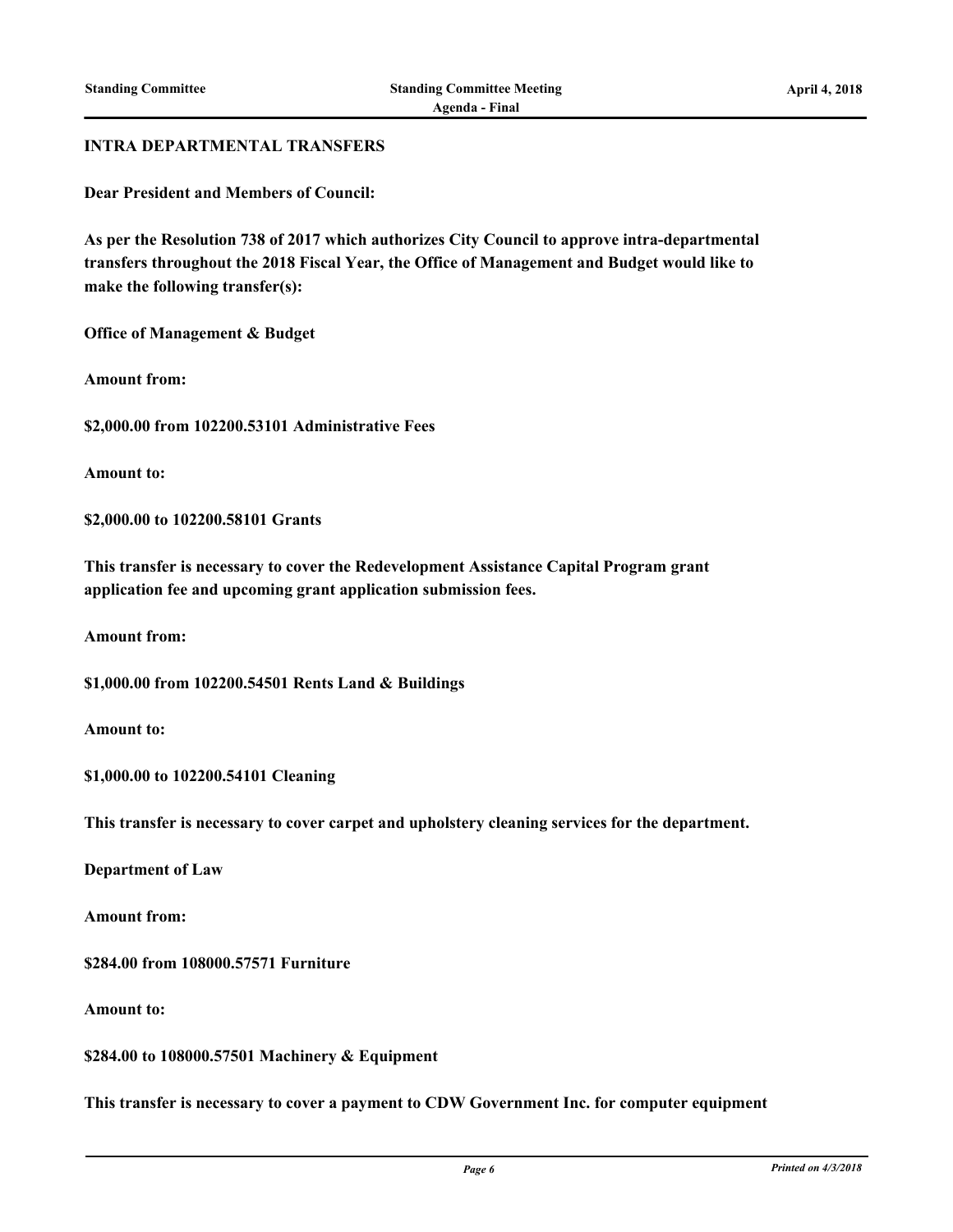# **that was purchased in 2017. Amount from: \$28.20 from 108000.56101 Office Supplies Amount to: \$28.20 to 108000.56105 Postage This transfer is necessary to cover postage costs incurred to mail court documents. Amount from: \$972.00 from 108000.56101 Office Supplies Amount to: \$972.00 to 108000.55305 Advertising Promotional This transfer is necessary to pay YourMembership.com, Inc. for job posting advertisements for an Assistant Solicitor and a Chief Legal Officer & City Solicitor position. Bureau of Neighborhood Empowerment Amount from: \$4.65 from 102100.53101 Administrative Fees Amount to: \$4.65 to 102100.55701 Transportation This transfer is necessary to cover remaining parking fees incurred by an EORC Commissioner in 2017.**

**Ethics Board**

**Amount from:**

**\$2,000.00 from 108100.53513 Court Related Fees**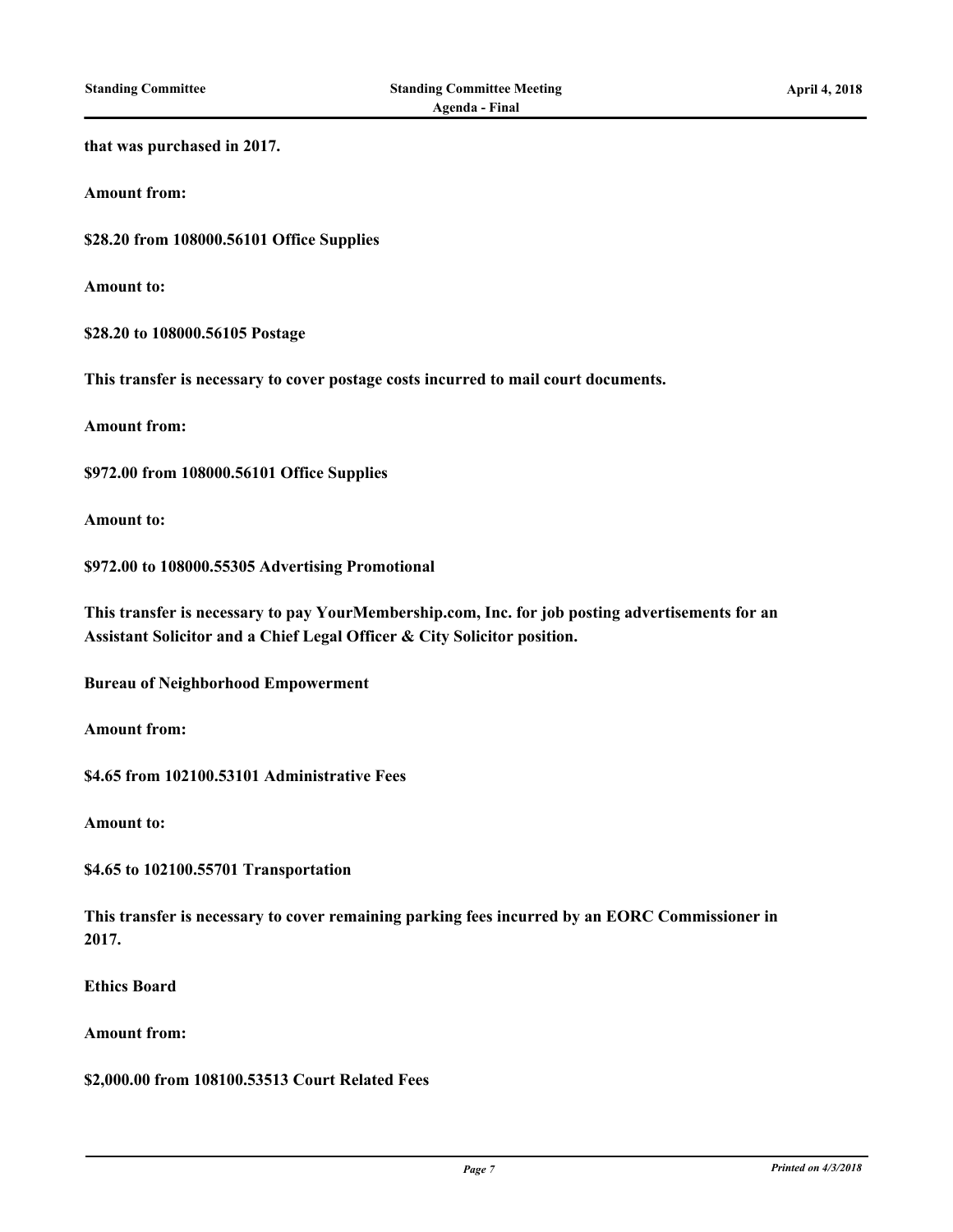#### **Amount to:**

**\$2,000.00 to 108100.53105 Recording/Filing Fees**

**This transfer is necessary to pay Network Deposition Services for services rendered in 2017 and for upcoming Ethics Board hearings this year.**

**Office of the Mayor**

**Amount from:**

**\$139.55 from 102000.53101 Administrative Fees**

**Amount to:**

**\$139.55 to 102000.53509 Computer Maintenance**

**This transfer is necessary to pay Grammerly for use of their full analytics software tool.**

**P-CARD APPROVALS**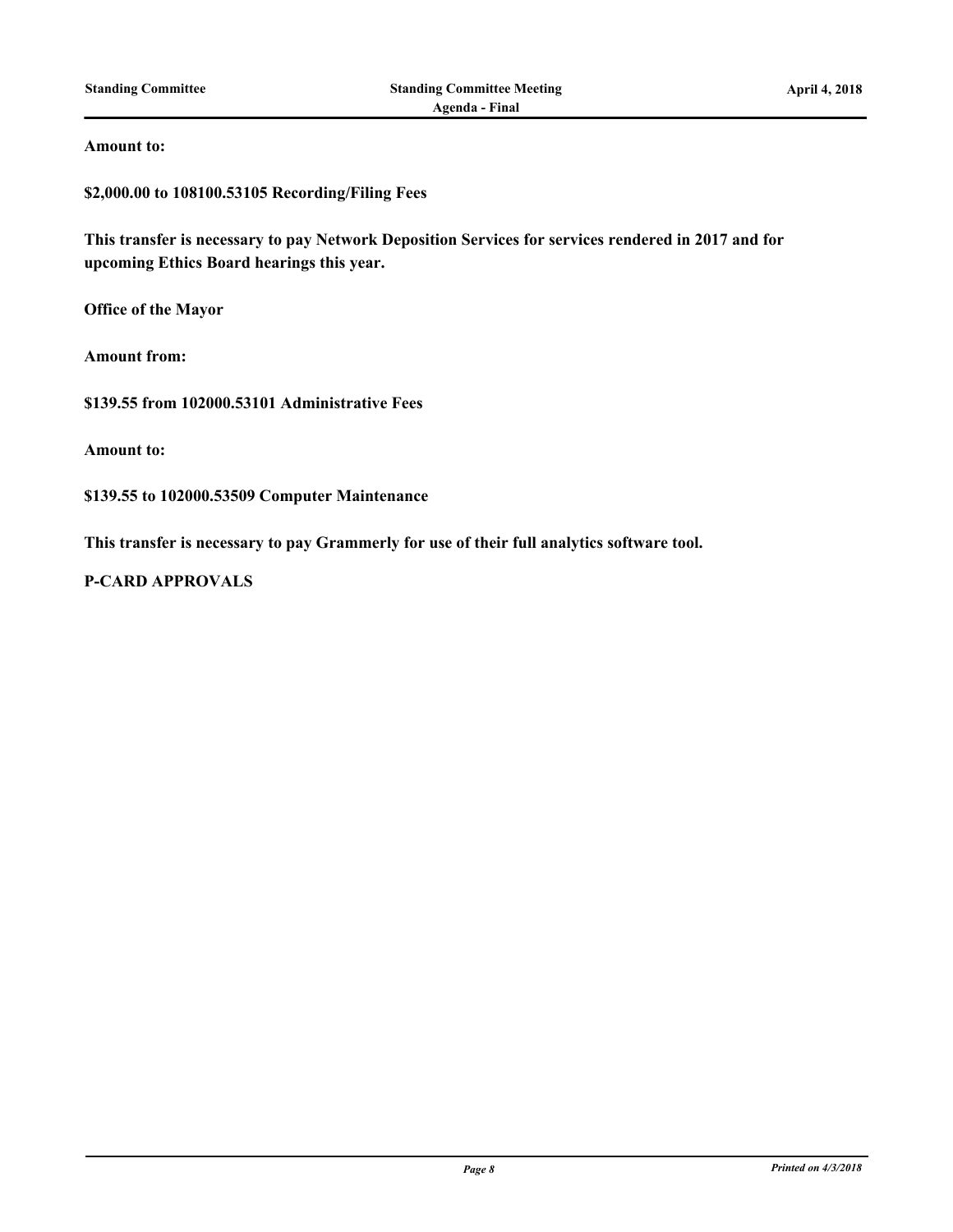#### **PUBLIC WORKS COMMITTEE, MRS. KAIL-SMITH, CHAIR**

## **NEW PAPERS**

| 2018-0307 | Resolution granting easement through Frick Park to the owners of 584 & 592 Briar<br>Cliff Road for the maintenance of a 6" combined sewer lateral.                                                                                                                                                                                                                                                                                                                                                                                                                                                                                                                                                                                                                                                                                                                                                                                                |
|-----------|---------------------------------------------------------------------------------------------------------------------------------------------------------------------------------------------------------------------------------------------------------------------------------------------------------------------------------------------------------------------------------------------------------------------------------------------------------------------------------------------------------------------------------------------------------------------------------------------------------------------------------------------------------------------------------------------------------------------------------------------------------------------------------------------------------------------------------------------------------------------------------------------------------------------------------------------------|
| 2018-0319 | Resolution authorizing the Mayor of the City of Pittsburgh and the Director of the<br>Department of Mobility and Infrastructure to apply for grant funding from the<br>Pennsylvania Department of Transportation (PennDOT) under the Multimodal<br>Transportation Fund (MTF) to provide funding for Phase 1 Street and Signal<br>Improvements in support of the implementation of the Downtown-East End Bus<br>Rapid Transit Project in collaboration with the Port Authority of Allegheny County,<br>Urban Redevelopment Authority of Pittsburgh, and the County of Allegheny. In the<br>event the grant is awarded, this resolution provides for an agreement and expenditures<br>not to exceed FIFTEEN MILLION (\$15,000,000.000) dollars for this stated<br>purpose. The contribution of the City of Pittsburgh is not to exceed FOUR<br>MILLION, FIVE HUNDRED THOUSAND (\$4,500,000) dollars over the life of<br>the grant for this purpose. |
| 2018-0321 | Resolution to create a Slope Remediation Taskforce that will create a strategy to                                                                                                                                                                                                                                                                                                                                                                                                                                                                                                                                                                                                                                                                                                                                                                                                                                                                 |

remediate slope failures. **SPONSOR /S:** MRS. KAIL-SMITH

#### **HUMAN RESOURCES COMMITTEE, MRS. HARRIS, CHAIR**

## **NEW PAPERS**

[2018-0282](http://pittsburgh.legistar.com/gateway.aspx?m=l&id=/matter.aspx?key=22592) Resolution providing for a Contract for consulting services with Industrial/Organizational Solutions, Inc. (I/O Solutions) for Firefighter Recruit position written examination pre-test training material, the development, administration and scoring of National Firefighter Selection Inventory (NFSI) written examination, examination analysis and final report and providing for the payment of the costs thereof not to exceed \$30,540.00.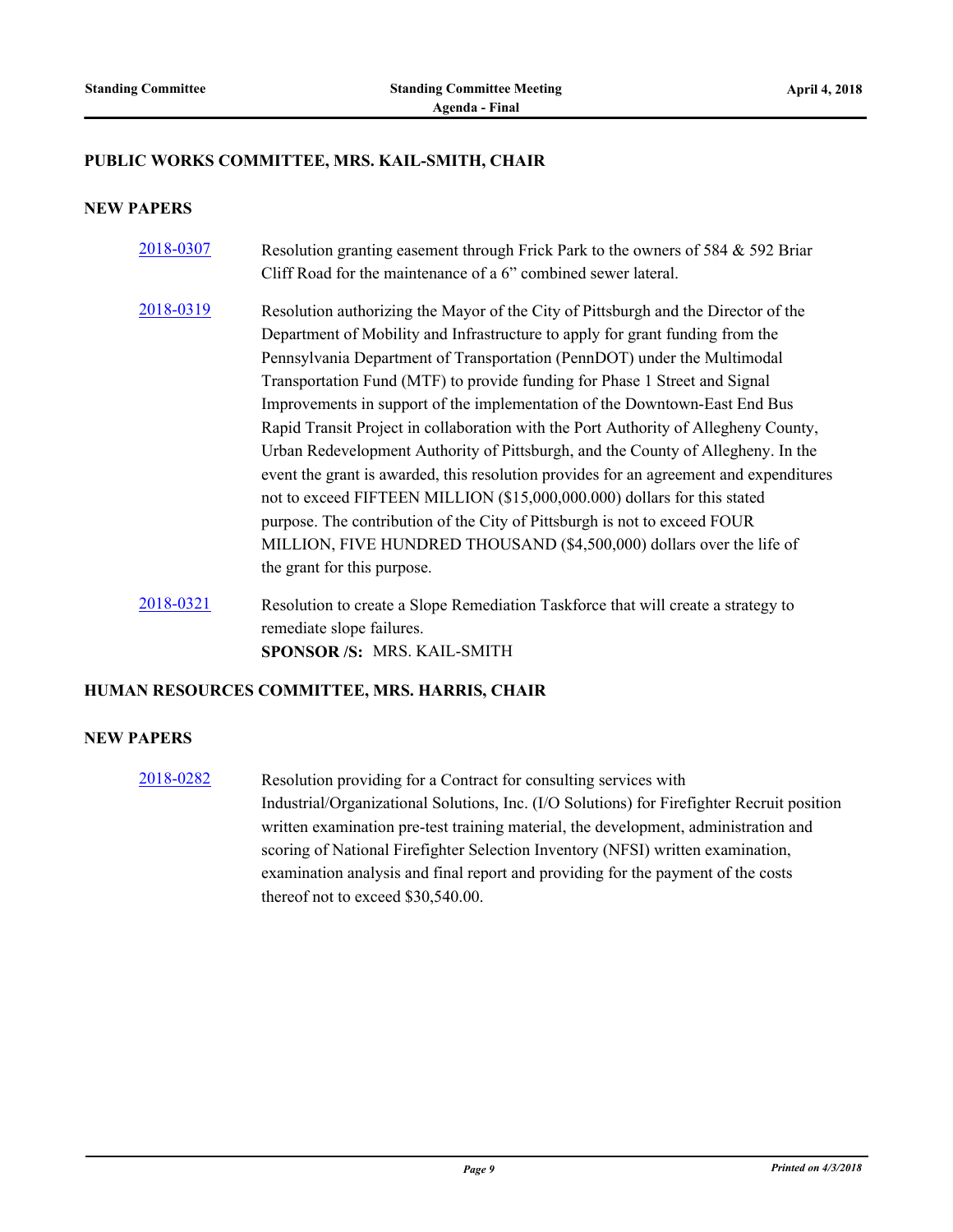| <b>Standing Committee</b> | <b>Standing Committee Meeting</b><br><b>Agenda - Final</b>                                                                                                                                                                                                                                                                                                                                                                                                                                                                                                                                                                                                                                                           | April 4, 2018 |
|---------------------------|----------------------------------------------------------------------------------------------------------------------------------------------------------------------------------------------------------------------------------------------------------------------------------------------------------------------------------------------------------------------------------------------------------------------------------------------------------------------------------------------------------------------------------------------------------------------------------------------------------------------------------------------------------------------------------------------------------------------|---------------|
| 2018-0283                 | Resolution authorizing the Mayor and the Director the Department of Human<br>Resources and Civil Service to enter into a Professional Services Agreement(s)<br>and/or Contract(s) with NEOGOV for the upgrade and continual maintenance of<br>software for HR workforce management, applicant tracking, and Civil Service testing,<br>and providing for the payment of the costs thereof. Cost not to exceed \$36,463.75.                                                                                                                                                                                                                                                                                            |               |
| 2018-0285                 | Resolution amending Resolution 692 of 2015, entitled "Resolution providing that the<br>City of Pittsburgh enter into a Professional Services Agreement(s) and/or Contract(s)<br>with Industrial/Organizational Solutions, Inc. (I/O Solutions) for professional<br>consulting services in connection with Police Lieutenant and Police Sergeant position<br>job analyses; the development, administration, and scoring of new written<br>examinations; and development, assessor selection, administration, and scoring of<br>new oral board examinations; and providing for the payment of the costs thereof," by<br>increasing the authorized amount by One Hundred Fifty Four Thousand Dollars<br>(\$154,000.00). |               |
| 2018-0304                 | Resolution authorizing the Mayor and the Acting Director of the Department of<br>Human Resources and Civil Service to enter into a Professional Services<br>Agreement(s) and/or Contract(s) with Health Advocate, Inc. in connection with the<br>provision of mental health and counseling services for the City of Pittsburgh's<br>Employee Assistance Program (EAP) for employees and their family/household<br>members, and providing for the payment of the costs thereof not to exceed One<br>Hundred Eighteen Thousand Six Hundred Ninety-eight Dollars (\$118,698.00).                                                                                                                                        |               |

# **LAND USE AND ECONOMIC DEVELOPMENT COMMITTEE, MS. GROSS, CHAIR**

# **NEW PAPERS**

[2018-0303](http://pittsburgh.legistar.com/gateway.aspx?m=l&id=/matter.aspx?key=22614) Resolution authorizing the Mayor of the City of Pittsburgh, the Office of Management and Budget, and the Department of City Planning to enter into an agreement with the PA Department of Conservation and Natural Resources (DCNR) Community Conservation Partnerships Program (C2P2), should the grant be awarded by DCNR, to provide funding for the Kennard Park Master Planning Project and authorizing the Pittsburgh City Council to include the matching funds in the 2019 Capital budget. The total grant amount requested is SIXTY THOUSAND (\$60,000.00) dollars for this stated purpose. Upon award, the City would provide \$60,000 in 2019 Capital Budget Funds for a 1:1 local match.